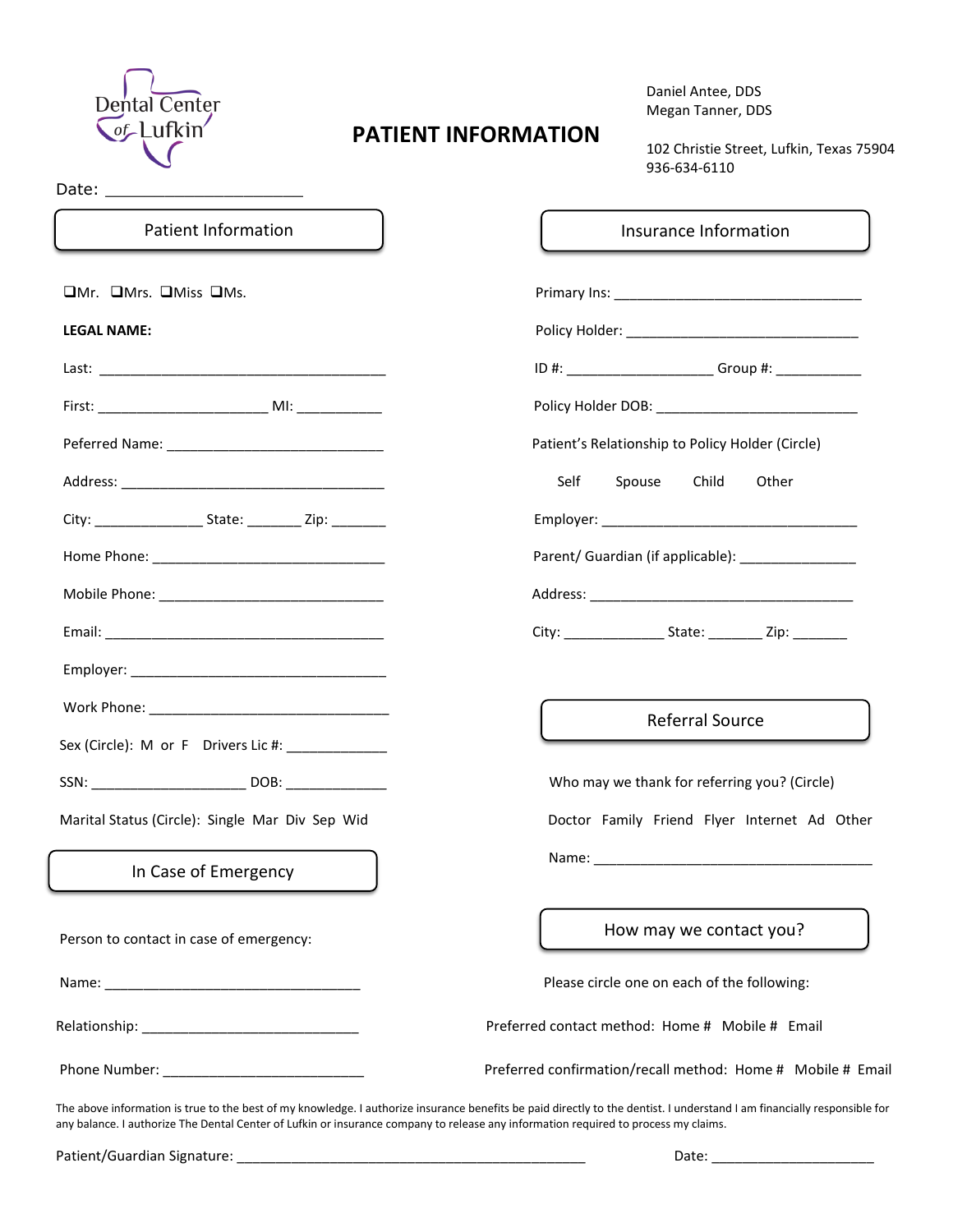| <b>Dental Center</b>                                                                                                                                                                                                                            |                                                                                                                                                                                                                                                |                                     |                                                                                                                                                                                                                                                                             |                                                          | Daniel Antee, DDS<br>Megan Tanner, DDS                                                                                                                                                                                                         |
|-------------------------------------------------------------------------------------------------------------------------------------------------------------------------------------------------------------------------------------------------|------------------------------------------------------------------------------------------------------------------------------------------------------------------------------------------------------------------------------------------------|-------------------------------------|-----------------------------------------------------------------------------------------------------------------------------------------------------------------------------------------------------------------------------------------------------------------------------|----------------------------------------------------------|------------------------------------------------------------------------------------------------------------------------------------------------------------------------------------------------------------------------------------------------|
| $\sigma$ -Lufkin                                                                                                                                                                                                                                |                                                                                                                                                                                                                                                | PATIENT HEALTH & DENTAL INFORMATION |                                                                                                                                                                                                                                                                             | 102 Christie Street, Lufkin, Texas 75904<br>936-634-6110 |                                                                                                                                                                                                                                                |
| <b>Medical History</b>                                                                                                                                                                                                                          |                                                                                                                                                                                                                                                |                                     |                                                                                                                                                                                                                                                                             |                                                          |                                                                                                                                                                                                                                                |
| Do you have any of the following: (Please Check)                                                                                                                                                                                                |                                                                                                                                                                                                                                                |                                     |                                                                                                                                                                                                                                                                             |                                                          |                                                                                                                                                                                                                                                |
| Aids/HIV Positive<br>$\Box$ Asthma<br>□ Cold Sores/Fever Blisters<br>$\Box$ Epilepsy or Seizures<br>□ Heart Attack/Failure<br>$\Box$ Hepatitis A<br>$\Box$ High Cholesterol<br>$\Box$ Liver Disease<br>$\Box$ Psychiatric Care<br>$\Box$ Stroke | $\Box$ Alzheimer's Disease<br>$\Box$ Cancer<br>$\Box$ Diabetes<br>$\Box$ Excessive Bleeding<br>$\Box$ Heart Disease<br>$\Box$ Hepatitis B<br>$\Box$ Hypoglycemia<br>□ Low Blood Pressure<br>$\Box$ Radiation Treatments<br>$\Box$ Tuberculosis |                                     | $\Box$ Artificial Heart Valve<br>$\Box$ Chemotherapy<br>$\Box$ Drug Addiction<br>$\Box$ Fainting Spells/Dizziness<br>$\Box$ Heart Murmur<br>$\Box$ Hepatitis C<br>$\Box$ Kidney Problems<br>$\Box$ Mitral Valve Prolapse<br>$\Box$ Renal Dialysis<br>$\Box$ Thyroid Disease |                                                          | $\Box$ Artificial Joint<br>□ Chest Pains/Angina<br>$\Box$ Emphysema<br>$\Box$ Glaucoma<br>$\Box$ Heart Pacemaker<br>High Blood Pressure<br>$\Box$ Leukemia<br>$\Box$ Osteoporosis<br>$\square$ Sinus Trouble<br>$\Box$ Ulcers<br>$\Box$ Other: |
|                                                                                                                                                                                                                                                 |                                                                                                                                                                                                                                                |                                     |                                                                                                                                                                                                                                                                             |                                                          |                                                                                                                                                                                                                                                |
|                                                                                                                                                                                                                                                 |                                                                                                                                                                                                                                                |                                     |                                                                                                                                                                                                                                                                             |                                                          |                                                                                                                                                                                                                                                |
|                                                                                                                                                                                                                                                 |                                                                                                                                                                                                                                                |                                     |                                                                                                                                                                                                                                                                             |                                                          |                                                                                                                                                                                                                                                |
| Have you ever taken Fosamax, Boniva, Actonel or any other medications containing bisphosphonates? (Please Circle): Y or N                                                                                                                       |                                                                                                                                                                                                                                                |                                     |                                                                                                                                                                                                                                                                             |                                                          |                                                                                                                                                                                                                                                |
| Do you use tobacco? (Please Circle): Y or N                                                                                                                                                                                                     |                                                                                                                                                                                                                                                |                                     | Do you use controlled substances? (Please Circle): Y or N                                                                                                                                                                                                                   |                                                          |                                                                                                                                                                                                                                                |
| Women are you <b>QPregnant/Trying to get pregnant?</b>                                                                                                                                                                                          |                                                                                                                                                                                                                                                |                                     | $\Box$ Nursing?<br>$\Box$ Taking oral contraceptives?                                                                                                                                                                                                                       |                                                          |                                                                                                                                                                                                                                                |
| Are you allergic to any of the following?  □ Aspirin  □ Penicillin □ Codeine □ Acrylic □ Latex □ Metal □ Sulfa Drugs                                                                                                                            |                                                                                                                                                                                                                                                |                                     |                                                                                                                                                                                                                                                                             |                                                          |                                                                                                                                                                                                                                                |
|                                                                                                                                                                                                                                                 |                                                                                                                                                                                                                                                |                                     |                                                                                                                                                                                                                                                                             |                                                          |                                                                                                                                                                                                                                                |
| <b>Dental History</b>                                                                                                                                                                                                                           |                                                                                                                                                                                                                                                |                                     |                                                                                                                                                                                                                                                                             |                                                          |                                                                                                                                                                                                                                                |
| Date of your last dental treatment or cleaning: _____________________. Do you have panoramic x-ray or full mouth x-rays that are less                                                                                                           |                                                                                                                                                                                                                                                |                                     |                                                                                                                                                                                                                                                                             |                                                          |                                                                                                                                                                                                                                                |
| Do you have a history of? (Please Check)                                                                                                                                                                                                        |                                                                                                                                                                                                                                                |                                     |                                                                                                                                                                                                                                                                             |                                                          |                                                                                                                                                                                                                                                |
| Gum Disease<br>$\Box$ Abscesses<br>$\Box$ Sores (ulcers)                                                                                                                                                                                        | $\Box$ Halitosis (bad breath)<br>$\Box$ Teeth Sensitivities<br>□ Cold Sores/Fever Blisters                                                                                                                                                     |                                     |                                                                                                                                                                                                                                                                             |                                                          | $\Box$ Grinding Teeth<br>□ Clicking or Popping TMJ<br>$\Box$ Pain in Jaw or Joint                                                                                                                                                              |
| Are you currently happy with the appearance of your teeth? _____________________<br>Are there any other dental conditions or experiences of which we should be made aware of?                                                                   |                                                                                                                                                                                                                                                |                                     |                                                                                                                                                                                                                                                                             |                                                          |                                                                                                                                                                                                                                                |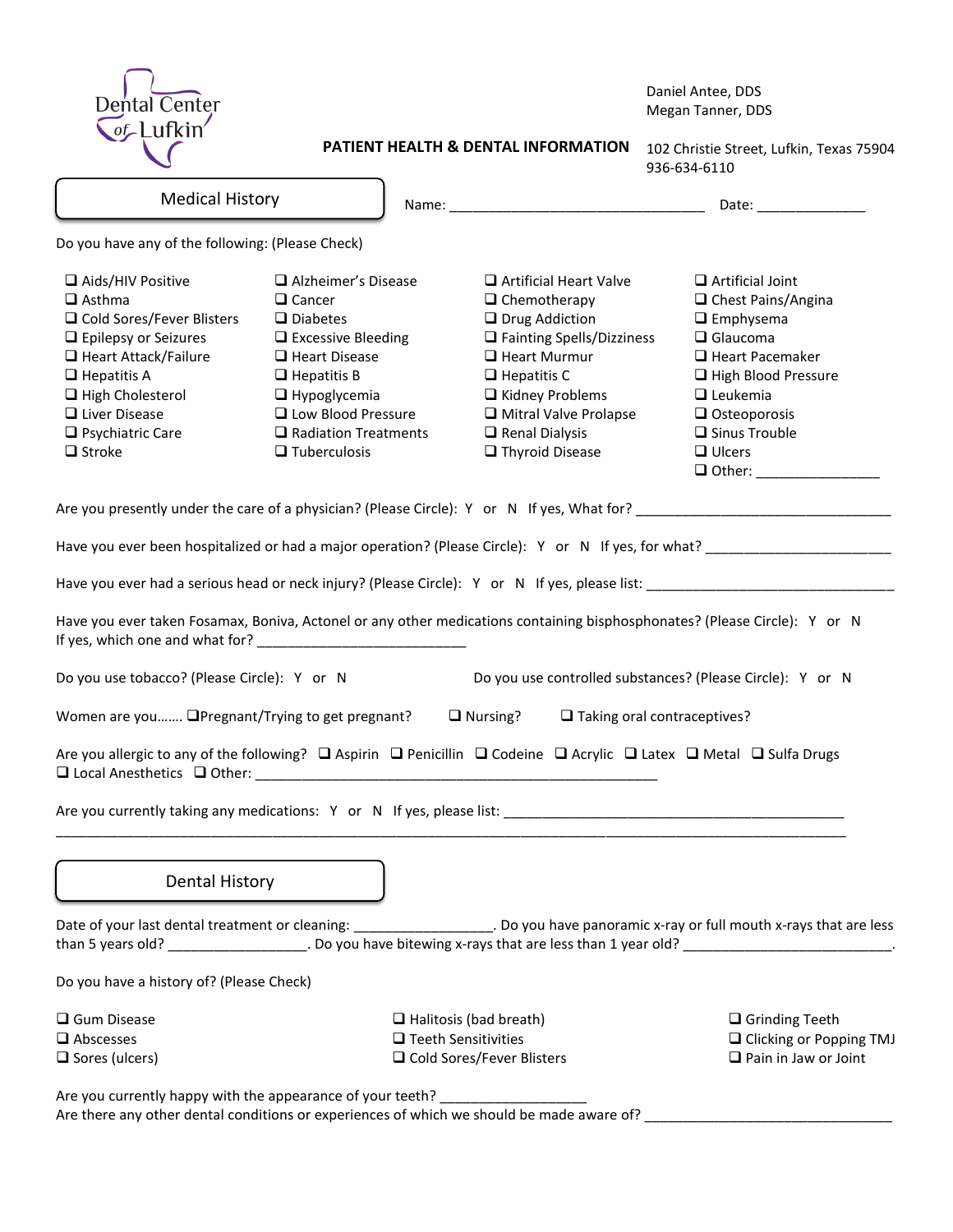

 Daniel Antee, DDS Megan Tanner, DDS

 102 Christie Street, Lufkin, Texas 75904 936-634-6110

I understand that the fee estimate listed for this dental care can only be extended for a period of six months from the date of the patient examination. I grant permission to you or your assignee to contact me to discuss matters related to this form. I grant my permission for any and all photographs, intra oral photos or x-rays to be used for educational purposes as well as my own diagnosis if necessary.

### Appointment Policy

ſ

In this very busy world, we make every effort to schedule your appointment to fit your personal schedule. We do not overbook as do so many medical and dental practices. Your appointment is yours exclusively, should you cancel your appointment with less than 48 hours' notice or fail to be here at your appointed time, our dental chair is empty, time is wasted. You have delayed treatment for another patient. Overhead expenses continue and the cost of dentistry ultimately rises. We are committed to improving your oral health. You on the other hand must be committed to making your scheduled appointments in order to receive the necessary dental treatment. We ask that you provide us with no less than 24 hours' notice should you need to cancel or reschedule your **appointment for any reason.**

## Acknowledgement of Receipt of Notice of Privacy Policy

I, thave received a copy of The Dental Center of Lufkin's Notice of Privacy Practices.

### Assignment of Benefits Agreement

Our office will accept an assignment of benefits from your insurance company with provisions listed below. The following provisions identify our policies governing insurance claims:

- Although we are willing to complete insurance information forms and submit a claim on your behalf, we do not accept responsibility for the outcome of the transaction. Completing insurance forms is a courtesy we extend to you in an effort to save you time and to facilitate payment to our office from your insurance company. By having our office process your insurance forms, it is important that you understand that this does not eliminate your financial obligation for your treatment.
- We require you to sign this agreement and/or any other necessary assignment documents that may be required by your insurance company. This instructs your insurance company to make payment directly to our office.
- We require you to pay the estimated co-payment, which is the amount not covered by your insurance company, at the time we provide the service to you. The co-payment is only an estimate of charges and may be found to be insufficient after review by your insurance company.
- Insurance payments ordinarily are received within 30-60 days from the time of billing. If your insurance company has not made payment to our office within 60 days, we will ask you to pay the entire balance at that time. You will be responsible for seeking reimbursement from your insurance company at that time.
- Our office does not guarantee that your insurance company will pay for treatment you receive from our practice. We perform routine insurance billing procedures upon verification of coverage. However, if your claim is denied, you will be responsible for paying the full amount at that time.
- Our office will not enter a dispute with your insurance company over any claim, although we will provide the necessary documentation your insurance company requests to sort out any confusions or questions that may arise. We will cooperate fully with the regulations and requests of your insurance company however; it is ultimately your responsibility to resolve any type of dispute over payments made or not made by your insurance company.
- Returned checks are subject to a \$25.00 admin fee and all balances older than 6 days will be subject to collection action and fees. I HAVE READ AND ACCEPT TERMS AND CONDITIONS OF THIS ASSIGNMENT OF BENEFITS AGREEMENT. I AUTHORIZE MY INSURANCE **COMPANY TO PAY MY DENTAL BENEFITS DIRECTLY TO THE DOCTOR.**

Patient Signature: \_\_\_\_\_\_\_\_\_\_\_\_\_\_\_\_\_\_\_\_\_\_\_\_\_\_\_\_\_\_\_\_\_\_\_\_\_\_\_\_\_\_\_\_\_\_\_\_\_\_\_\_\_ Date: \_\_\_\_\_\_\_\_\_\_\_\_\_\_\_\_\_\_\_\_\_\_\_\_\_\_\_\_\_\_\_\_